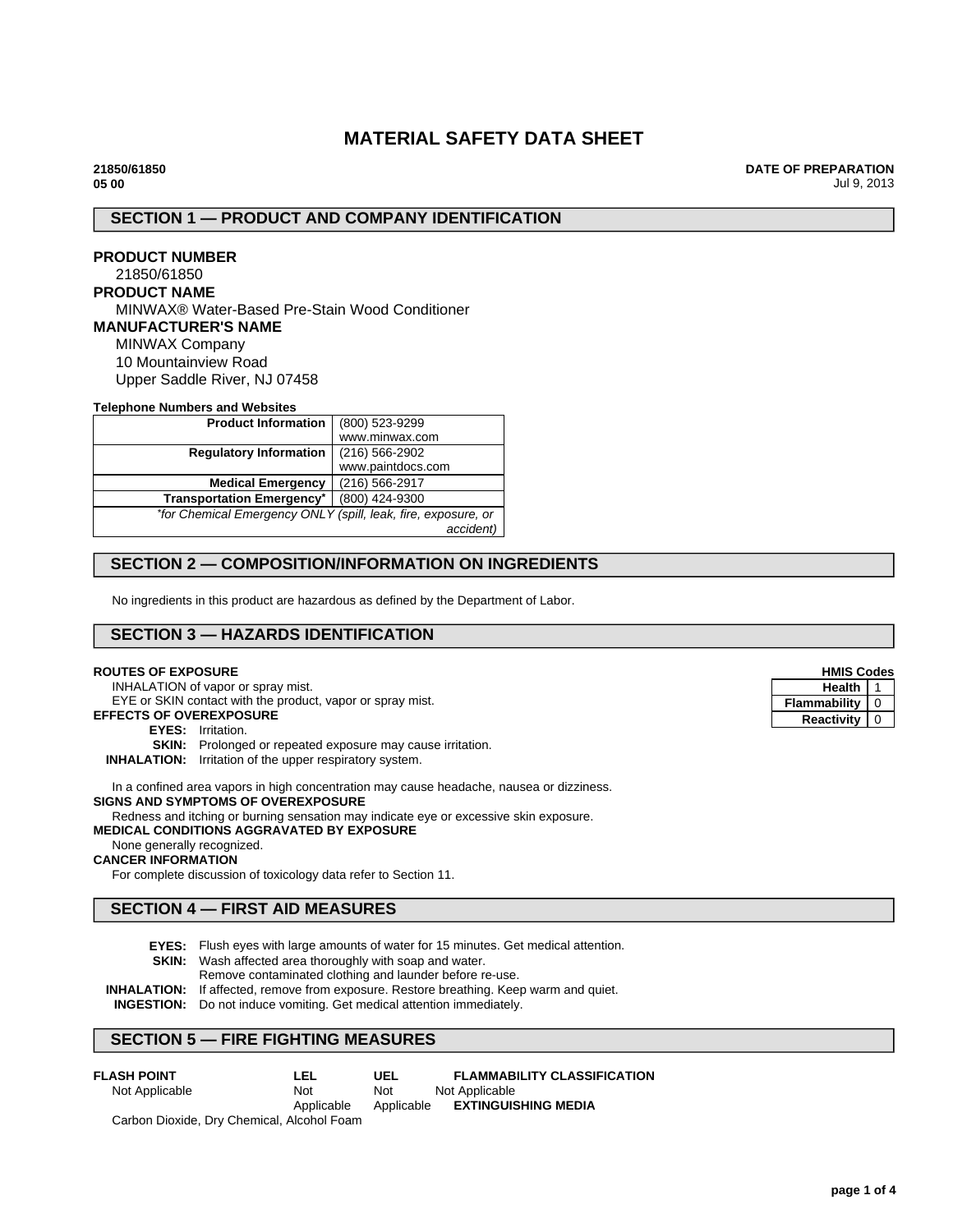#### **UNUSUAL FIRE AND EXPLOSION HAZARDS**

Closed containers may explode (due to the build-up of pressure) when exposed to extreme heat.

During emergency conditions overexposure to decomposition products may cause a health hazard. Symptoms may not be immediately apparent. Obtain medical attention.

#### **SPECIAL FIRE FIGHTING PROCEDURES**

Full protective equipment including self-contained breathing apparatus should be used.

Water spray may be ineffective. If water is used, fog nozzles are preferable. Water may be used to cool closed containers to prevent pressure build-up and possible autoignition or explosion when exposed to extreme heat.

## **SECTION 6 — ACCIDENTAL RELEASE MEASURES**

#### **STEPS TO BE TAKEN IN CASE MATERIAL IS RELEASED OR SPILLED**

Remove all sources of ignition. Ventilate the area. Remove with inert absorbent.

# **SECTION 7 — HANDLING AND STORAGE**

#### **STORAGE CATEGORY**

#### Not Applicable

#### **PRECAUTIONS TO BE TAKEN IN HANDLING AND STORAGE**

Keep container closed when not in use. Transfer only to approved containers with complete and appropriate labeling. Do not take internally. Keep out of the reach of children.

## **SECTION 8 — EXPOSURE CONTROLS/PERSONAL PROTECTION**

#### **PRECAUTIONS TO BE TAKEN IN USE**

Use only with adequate ventilation.

Avoid contact with skin and eyes. Avoid breathing vapor and spray mist.

Wash hands after using.

This coating may contain materials classified as nuisance particulates (listed "as Dust" in Section 2) which may be present at hazardous levels only during sanding or abrading of the dried film. If no specific dusts are listed in Section 2, the applicable limits for nuisance dusts are ACGIH TLV 10 mg/m3 (total dust), 3 mg/m3 (respirable fraction), OSHA PEL 15 mg/m3 (total dust), 5 mg/m3 (respirable fraction).

Removal of old paint by sanding, scraping or other means may generate dust or fumes that contain lead. Exposure to lead dust or fumes may cause brain damage or other adverse health effects, especially in children or pregnant women. Controlling exposure to lead or other hazardous substances requires the use of proper protective equipment, such as a properly fitted respirator (NIOSH approved) and proper containment and cleanup. For more information, call the National Lead Information Center at 1-800-424-LEAD (in US) or contact your local health authority.

### **VENTILATION**

Local exhaust preferable. General exhaust acceptable if the exposure to materials in Section 2 is maintained below applicable exposure limits. Refer to OSHA Standards 1910.94, 1910.107, 1910.108.

#### **RESPIRATORY PROTECTION**

If personal exposure cannot be controlled below applicable limits by ventilation, wear a properly fitted organic vapor/particulate respirator approved by NIOSH/MSHA for protection against materials in Section 2.

When sanding or abrading the dried film, wear a dust/mist respirator approved by NIOSH/MSHA for dust which may be generated from this product, underlying paint, or the abrasive.

#### **PROTECTIVE GLOVES**

Wear gloves which are recommended by glove supplier for protection against materials in Section 2.

**EYE PROTECTION**

Wear safety spectacles with unperforated sideshields.

## **SECTION 9 — PHYSICAL AND CHEMICAL PROPERTIES**

| <b>PRODUCT WEIGHT</b> 8.44 lb/gal                                 |               | $1010$ g/l   |  |  |
|-------------------------------------------------------------------|---------------|--------------|--|--|
| <b>SPECIFIC GRAVITY 1.02</b>                                      |               |              |  |  |
| <b>BOILING POINT</b> $212 - 369$ °F                               |               | 100 - 187 °C |  |  |
| <b>MELTING POINT</b> Not Available                                |               |              |  |  |
| <b>VOLATILE VOLUME</b> 90%                                        |               |              |  |  |
| <b>EVAPORATION RATE</b> Slower than                               |               |              |  |  |
|                                                                   | ether         |              |  |  |
| <b>VAPOR DENSITY</b> Heavier than air                             |               |              |  |  |
| <b>SOLUBILITY IN WATER</b> Not Available                          |               |              |  |  |
|                                                                   | <b>pH</b> 7.4 |              |  |  |
| <b>VOLATILE ORGANIC COMPOUNDS (VOC Theoretical - As Packaged)</b> |               |              |  |  |
|                                                                   |               |              |  |  |

2.54 lb/gal 305 g/l Less Water and Federally Exempt Solvents 0.33 lb/gal 39 g/l Emitted VOC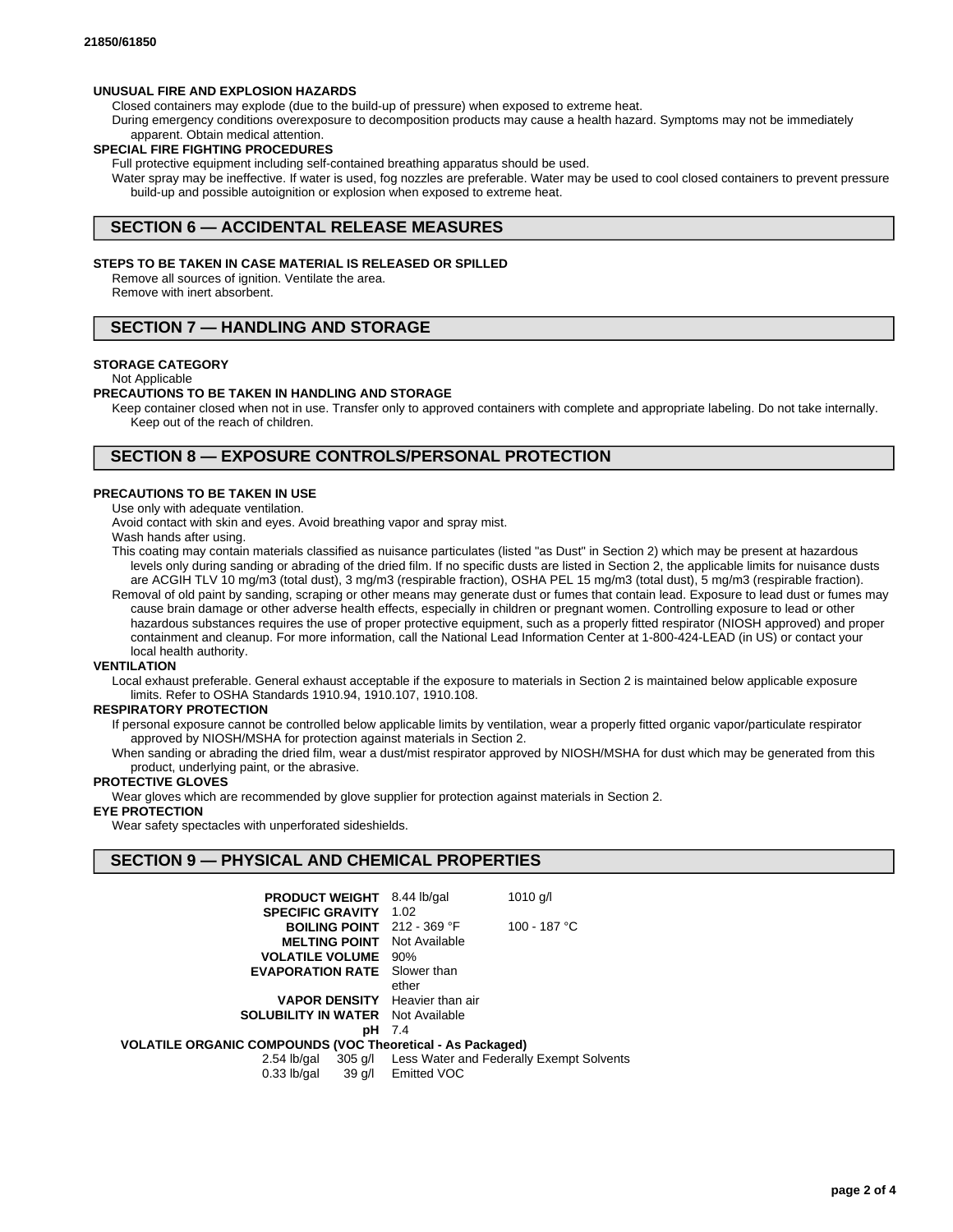# **SECTION 10 — STABILITY AND REACTIVITY**

# **STABILITY — Stable**

**CONDITIONS TO AVOID** None known.

# **INCOMPATIBILITY**

None known.

#### **HAZARDOUS DECOMPOSITION PRODUCTS**

By fire: Carbon Dioxide, Carbon Monoxide

**HAZARDOUS POLYMERIZATION**

Will not occur

# **SECTION 11 — TOXICOLOGICAL INFORMATION**

#### **CHRONIC HEALTH HAZARDS**

No ingredient in this product is an IARC, NTP or OSHA listed carcinogen.

**TOXICOLOGY DATA**

No LC50 or LD50 data available.

# **SECTION 12 — ECOLOGICAL INFORMATION**

### **ECOTOXICOLOGICAL INFORMATION**

No data available.

# **SECTION 13 — DISPOSAL CONSIDERATIONS**

#### **WASTE DISPOSAL METHOD**

Waste from this product is not hazardous as defined under the Resource Conservation and Recovery Act (RCRA) 40 CFR 261. Incinerate in approved facility. Do not incinerate closed container. Dispose of in accordance with Federal, State/Provincial, and Local regulations regarding pollution.

# **SECTION 14 — TRANSPORT INFORMATION**

Multi-modal shipping descriptions are provided for informational purposes and do not consider container sizes. The presence of a shipping description for a particular mode of transport (ocean, air, etc.), does not indicate that the product is packaged suitably for that mode of transport. All packaging must be reviewed for suitability prior to shipment, and compliance with the applicable regulations is the sole responsibility of the person offering the product for transport.

#### **US Ground (DOT)**

Not Regulated for Transportation.

**Canada (TDG)**

Not Regulated for Transportation.

**IMO**

Not Regulated for Transportation.

**IATA/ICAO**

Not Regulated for Transportation.

# **SECTION 15 — REGULATORY INFORMATION**

#### **SARA 313 (40 CFR 372.65C) SUPPLIER NOTIFICATION**

| <b>CAS No.</b> | <b>CHEMICAL/COMPOUND</b>                                                                       | , bv WT<br>$\frac{9}{6}$ | % Element |
|----------------|------------------------------------------------------------------------------------------------|--------------------------|-----------|
|                | No ingredients in this product are subject to SARA 313 (40 CFR 372.65C) Supplier Notification. |                          |           |

# **CALIFORNIA PROPOSITION 65**

WARNING: This product contains chemicals known to the State of California to cause cancer and birth defects or other reproductive harm. **TSCA CERTIFICATION**

All chemicals in this product are listed, or are exempt from listing, on the TSCA Inventory.